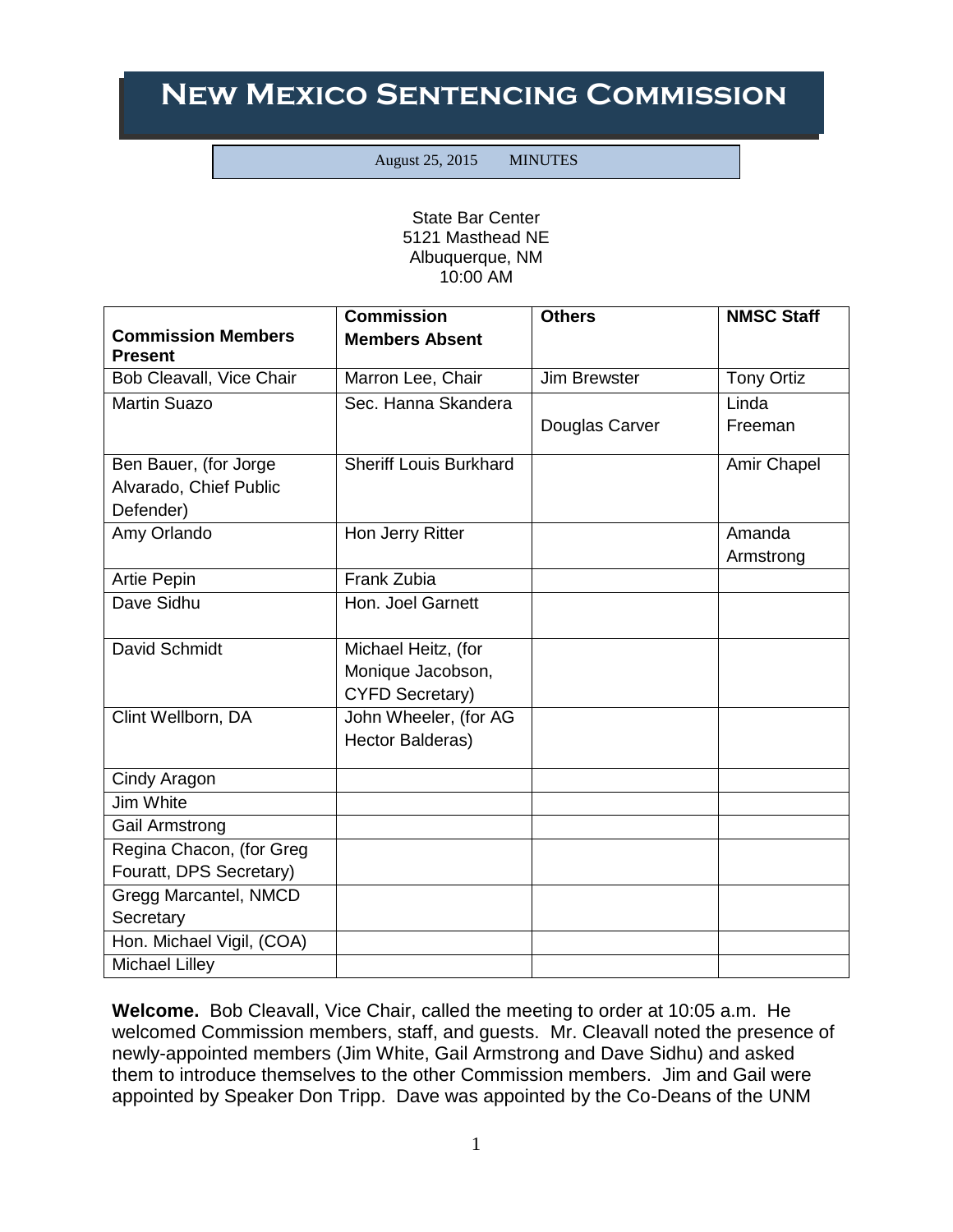Law School. Also, Amanda Armstrong, newly-hired Business Manager, introduced herself to the Commission members.

**Approval of minutes.** The minutes for the May 13, 2015 meeting were approved by consensus.

## **Staff report.**

--FY 2017 appropriation request. The NM Sentencing Commission will request a flat budget (\$608.2) in FY 2017. A motion to approve the appropriation request was adopted.

**--**FY 2017 strategic plan. An electronic copy of the FY 2017 strategic plan was provided to Commission members prior to the meeting. A motion to approve the strategic plan was adopted.

--FY 2016 resolution regarding notice of public meetings. An electronic copy of the resolution was provided to Commission members prior to the meeting. A motion to approve the resolution was adopted.

--Attorney General's Multidisciplinary Violent Crime Review Team. NMSC staff will serve on the review team. The Attorney General's Office has initiated this process in the aftermath of the death of Rio Rancho law enforcement officer Gregg Nigel Benner. The initial meeting was help on August 5, 2015. The review team will identify and evaluate weaknesses in the criminal justice system, particularly focusing on information sharing and service gaps. It is anticipated that a report, with findings and recommendations, will be published in early 2016. During the ensuing discussion, the following topics were noted:

--the Administrative Office of the Courts plans to hire staff to compile criminal histories for judges throughout the state. Sufficient staff will be hired to provide this service round the clock.

--the Consolidated Offender Query (COQ), now housed at the Department of Pubic Safety, will be used to provide some of the information needed for the production of the criminal histories. Software and hardware for the COQ is antiquated and the department has requested funds for the improved operation of the COQ.

## **--**Research:

1) the NMSC's annual prison population forecast was published in July 2015 and has been provided to the New Mexico Corrections Department, Commission members, staff at the Department of Finance and Administration and the Legislative Finance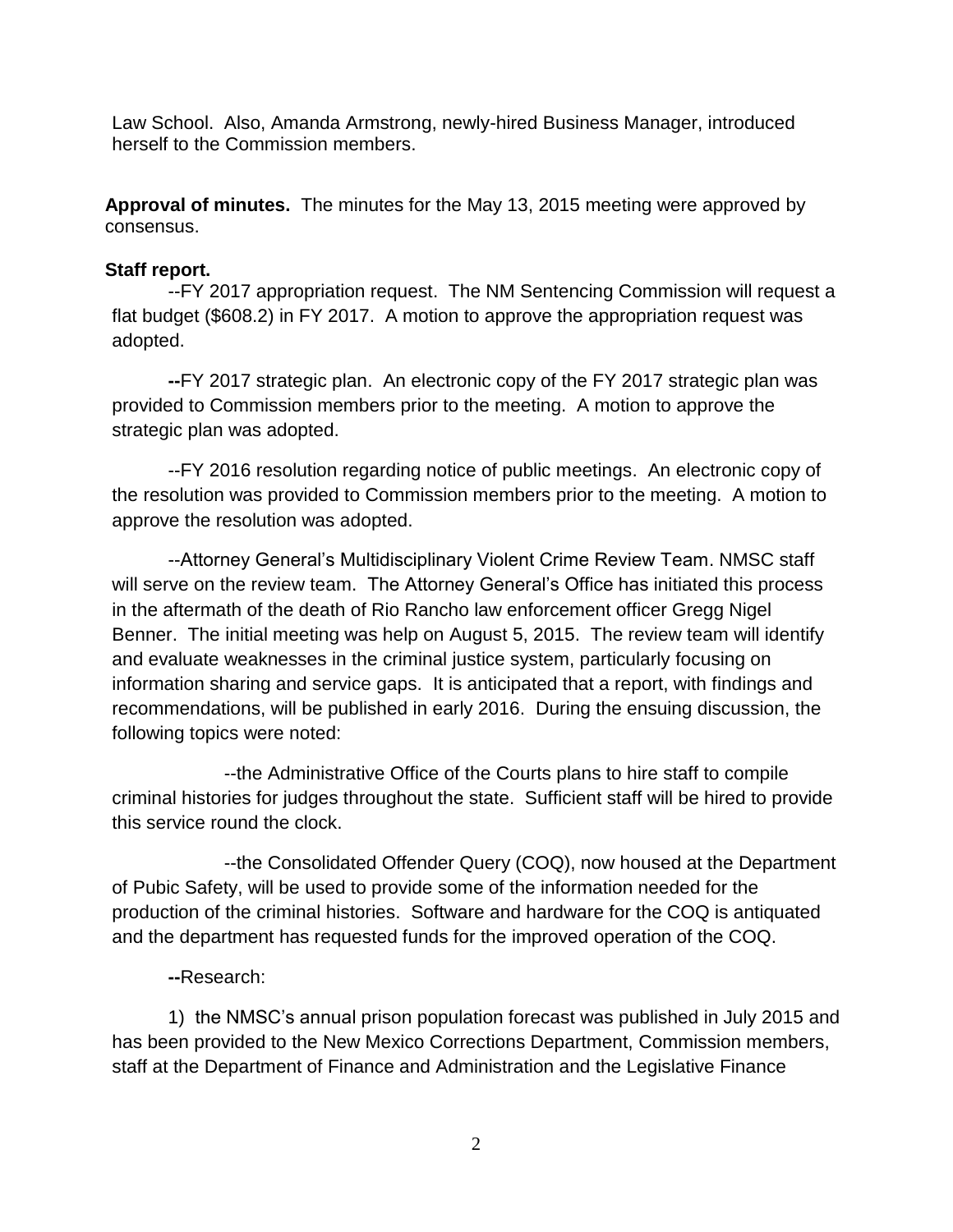Committee, and other policy makers. The analysis was presented to the legislative Courts, Corrections and Justice Committee on August 11, 2015.

2) the annual resource needs assessment for the Judiciary, District Attorneys and Public Defender Department has been completed. The assessment has been provided to those entities, Commission members, and staff at the Legislative Finance Committee and Department of Finance and Administration. During the ensuing discussion, it was noted that the Judiciary's unified budget will include a request for an additional district court judge in the Fifth Judicial District.

3) pursuant to the provisions of the County Detention Facility Reimbursement Act, NMSC staff is reviewing data in surveys submitted by county detention facilities. When the review process is finalized, information gleaned from the surveys will be provided to the Department of Finance and Administration.

4) NMSC staff is finalizing work on evaluations and recidivism studies for the PB&J Fathers Building Futures program, the Crossroads for Women program, and the Men's and Women's Recovery Academies. These studies will be presented to the legislative Courts, Corrections and Justice Committee on September 22, 2015.

5) NMSC staff is working with CYFD, the UNM Law School and the UNM School of Medicine on the prevalence of adverse childhood experiences experienced by youth committed to secure detention facilities in New Mexico. One goal of this study is to provide a greater understanding to New Mexico's juvenile justice stakeholders about the rates of trauma and victimization experienced by juvenile offenders. It is hoped that the research may also help identify prevention strategies that will improve outcomes for youth. This study should be completed by years end.

**Report from the Justice Information Sharing Council.** Regina Chacon, JISC Chair, briefed the Commission members. The TRaCs system is being implemented in new Mexico and will provide for the transmittal of electronic citations from law enforcement agencies to the courts. To support this effort, the Administrative Office of the Courts is adding fields to the Charge Code Table so that county and municipal offenses can be included in the table.

Also, the JISC continues to gather information on how to improve the provision of electronic dispositions for criminal cases to the Department of Public Safety. This is a long-term project for the JISC members.

**Report from the Juvenile Committee.** Bob Cleavall, Juvenile Committee Chair, briefed the Commission members. During a meeting in June the Juvenile Committee was briefed by Judge John Romero, presiding Children's Court judge in the 2<sup>nd</sup> Judicial District. Judge Romero presented a power point regarding domestic child sex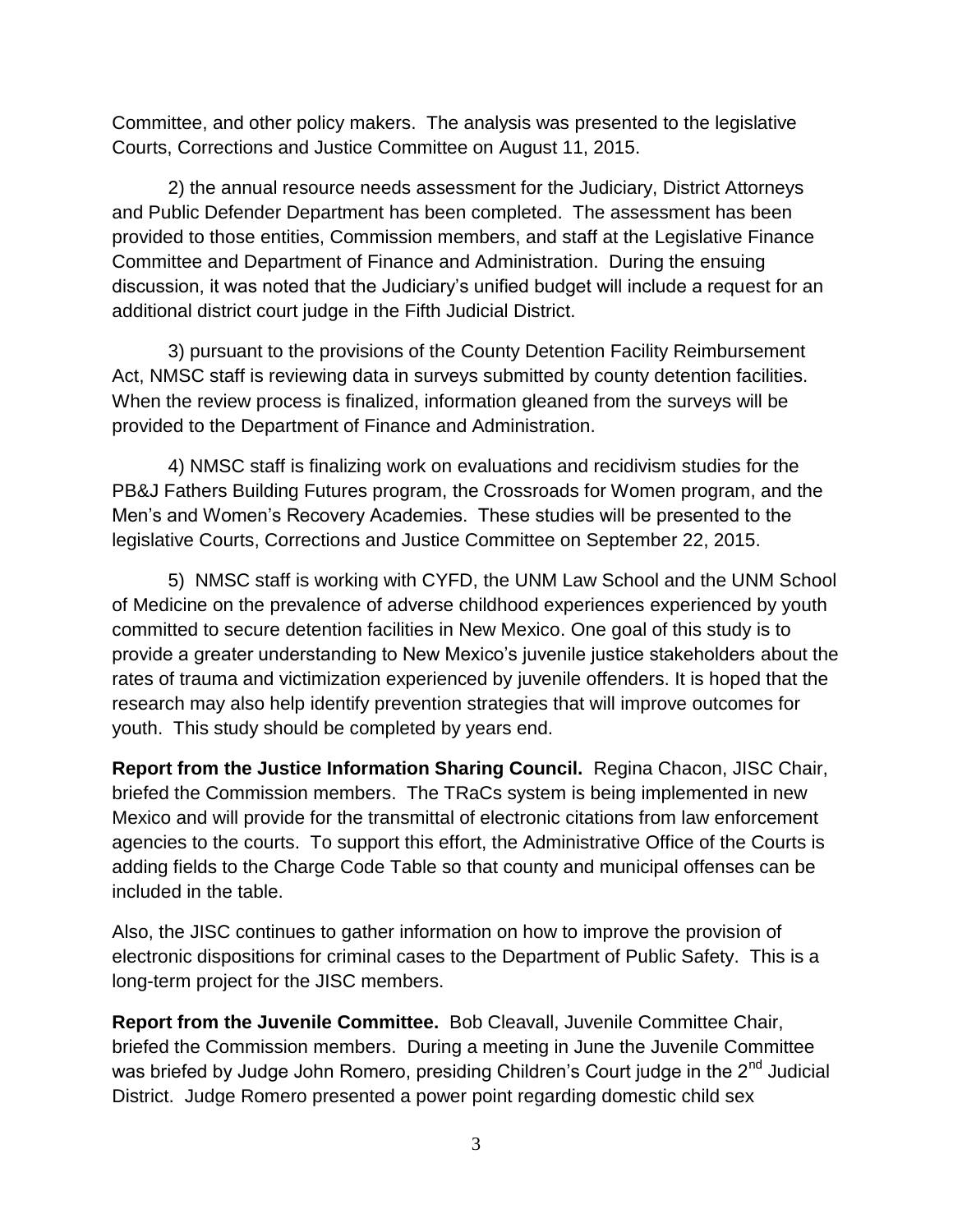trafficking. He noted the provisions of applicable federal laws and stressed that child sex trafficking is a prevalent commercial activity in America. Children involved in this activity are victims, not prostitutes. Experts suggest that there are 100,000 children who are victims of child sex trafficking in the USA and that another 325,000 children are at risk of becoming victims.

The Juvenile Committee also met with representatives from the NM Supreme Court, the Children, Youth and Families Department and the NM Association of Counties. Those entities have entered into a Memorandum of Understanding to establish the juvenile detention alternatives initiative (JDAI) on a statewide basis. It was stressed that this will be a long-term, incremental effort that will begin with juvenile justice professionals in San Juan county. Also, collaboration with the Juvenile Justice Advisory Committee will be important, as the JJAC reviews grant applications from counties and makes recommendations to the CYFD Secretary regarding funding of programs that serve as alternatives to detention of youth.

**Report from the Sex Offender Management Board.** Tony Ortiz, Acting Chair for the SOMB, briefed the Commission members. On July  $27<sup>th</sup>$ , he met with Lou C de Baca and Lori McPherson of the federal Sex Offender Sentencing, Monitoring, Apprehending, Registering and Tracking (SMART) Office. Mr. C de Baca was recently appointed as the Director of the SMART Office and was touring New Mexico to meet with officials who work on sex offender issues. Ms. McPherson is a Senior Policy Advisor for the SMART Office and has worked with officials in New Mexico for several years. Mr. C de Baca advised that they would also schedule meetings with the New Mexico Department of Public Safety, the New Mexico Attorney General's Office and several tribes and pueblos in New Mexico.

The SOMB heard from law enforcement regarding the roles and responsibilities of County Sheriffs and the Department of Public Safety concerning registration of sex offenders**.** Detective Glenn Metzger, Bernalillo County Sheriffs Office, and Regina Chacon, Department of Public Safety (DPS). led the discussion. Teresa Hernandez (DPS) also briefed the members. Issues discussed included the following: use of the Offender Watch web site to monitor sex offenders; issues raised when an offender absconds, including the issue of "good years" versus "actual years"; the reluctance of some prosecutors to file charges when an offender absconds; differing registration requirements for offenders, based upon the enactment of amendments to the Sex Offender Registration and Notification Act (SORNA); what it means for an offender to establish a residence; and provision of notice regarding registration requirements.

Next, the SOMB members were briefed on the inclusion of standards in contracts between the NM Corrections Department and individuals who provide treatment to sex offenders. In February of this year, requests for proposal (RFP's) were published by the